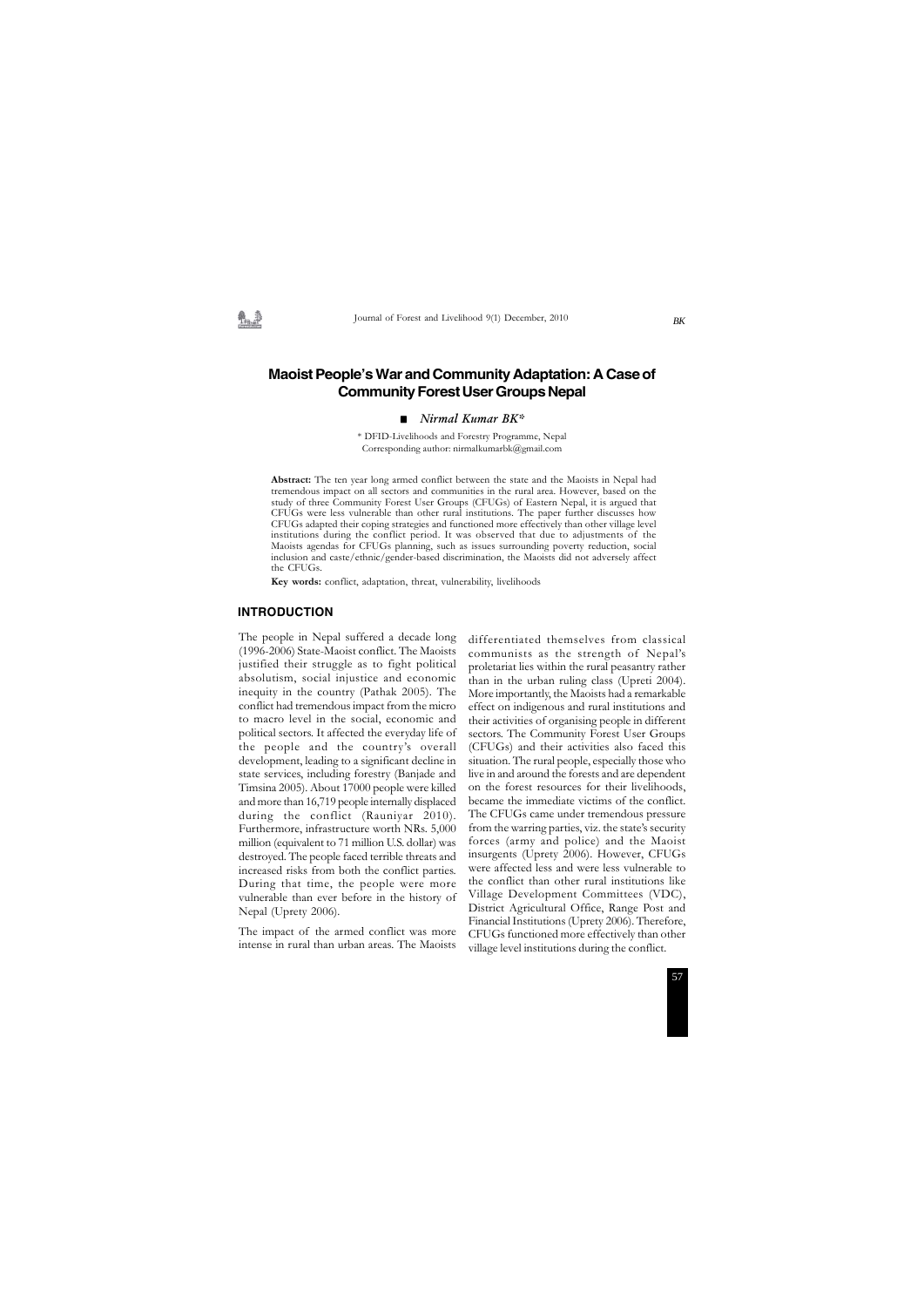# 乳垫

Journal of Forest and Livelihood 9(1) December, 2010

Although, rural People faced risk from conflict, however, they developed their own strategies to cope with these risks. The vulnerability of people in this paper mean a function of its sensitivity (degree of positive or negative effects), adaptive capacity (ability to take advantage of opportunities and to minimise adverse effects) and exposure (condition of being susceptible to adverse effects). Vulnerability is the susceptibility of (i) adverse effects from conflict risks and (ii) the loss of livelihood assets of the CFUGs. It depends upon the characteristics, extend and sensitivity of these conflict risks and the adaptive capacity of CFUGs.

The capacity of adaptation determines its vulnerability. Adaptation means adjustment to actual or expected stimuli and its effects. This was partly possible as most of the local people did not have any other options than to negotiate with the conflicted parties.

# **METHODOLOGY**

### **Study Sites and Data Collection**

This is an exploratory study therefore; qualitative methods of data collection were used. The data was collected in the Terhathum district which is situated in the Koshi zone. Three CFUGs: Katike, Pathibhara and Chenchengaddhi were selected for this study. They resemble according to the impact the conflict situation had on them: highly, medium or less affected by the conflict. The selection process followed the technique of a systematic random sampling. Due consideration was also given to the distance of the CFUGs from the district headquarter, as the extend of the impact differed. A formal and informal mode of data collection was applied, such as group discussions, key informant interviews and workshops with district level stakeholders were conducted. Author's working experience in the region also added value on the research design, and writing this article.

### **RESULT AND DISCUSSION**

The armed conflict had both positive and negative impacts on forestry and natural resource management. Therefore, it was necessary to study the contextual relationship between the conflict and its impact on community forestry. The study analysed how forest management practices were altered by CFUGs under the threats and risks of the conflict.

# **Increased Risk to CFUGs and Their Leaders**

Maoist conflict has affected all types of community groups since its inception in 1996. However, CFUGs were even more affected after the royal takeover in 2002. Before that the Maoists used to appreciate the community forestry programme saying that it is a community managed programme and includes all sections of rural people and manages the local resources effectively.

When Maoists began to influence the CFUGs after then royal take over, they raised the issue of transparency and accused the leaders for misusing the CFUG funds. As an entry point of influencing the CFUGs, the Maoists started writing letters to the CFUG leaders demanding a donation worth up to 30 % of their total income to support the Maoist people's war. In addition to this, they enforced a tax on all CFUGs who sold their forest products outside their respective community. For example, Kartike CFUG of Sukrabare VDC used to harvest and export resin and catechu and therefore a tax of 5 % was imposed upon their income. The Maoists enforced 5 % regular tax on the income derived from all kinds of forest product exports from the CFUGs.

After the royal takeover the Maoists intensified their movement against the monarchy. They increased mass gatherings of their cadres in the rural area. Instead of taking shelter in the houses

*BK*

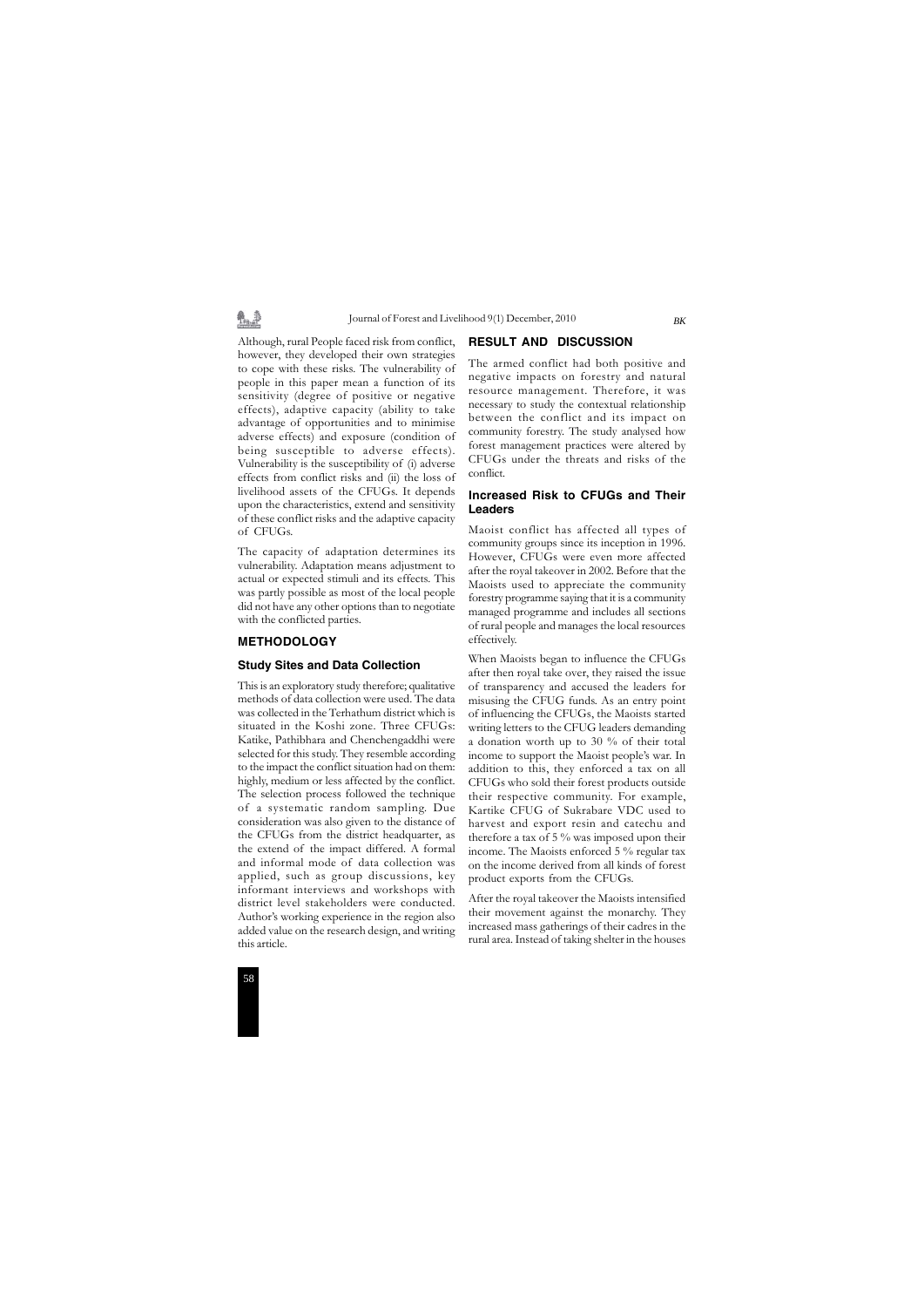# 鼻垂

#### Journal of Forest and Livelihood 9(1) December, 2010

of the villagers they began to cook for themselves. This increased the demand of fuelwood and created pressure on the CFUGs to supply the needed fuel-wood. CFUGs which denied their demand to give of fire-wood to the Maoist, were threatened to kill. Maoists closed those CFUGs by forbidding activities and seizing CFUG documents, including meeting minutes. For example, Maoists seized the register of Kartike CFUG. It was not only the reason that the Maoist dissatisfied with CFUGs who did not agree in harmony with them, rather they also wanted to show to the state that they can stop the functioning of stateinduced mechanisms in rural areas. To increase their hold in CFUG committees, Maoists pressurised CFUGs leaders and other key person in the village to include them in the decision making body of the CFUG. Since most of the CFUG leaders were belonging to their political parties than the Maoist, and therefore they became more furious towards CFUGs. Time and again they started to pressurise CFUGs by asking for donations and forest products, and in addition threatened and abducted executive committee members. It was found that the Maoists visited the house of the chairperson, secretary and treasurer of Kartike and Pathibhara CFUGs at night time and, threatened them and even abducted them in order to get information about income, decision made and any connectivity with state security forces.

Simultaneously, there were risks from the state's security forces to CFUGs, since the community forests were used by the Maoists as training camps and hiding places for their fighters eventually in Kartike and Pathivara, were declared as prohibited areas by the security forces. They further banned Pathibhara CFUG activities for about 10 months without any prior notice. The situation resulted many complexities for example CFUG members could not enter into the forest for management activities like the harvesting of forest products, which ultimately affected the livelihoods of the local people. Responding to the state declaration, the Maoist had also declared the Pathibhara CFUG as a prohibited zone and banned any activities or movement inside the forest. Forest dependent people who had no ownership over the forest were more exposed to conflict risks than rich people who owner private forests. Forest guards, wood workers, regular fuelwood collectors were regularly confronted by both conflicted parties. Also, there was a risk of encountering ambush and electric shocks set up by both the Maoists and state security forces inside the forest. The frequency of the visits of the forest dependent people reduced to about 40 %. In addition to that only 50 % of the normal benefit from the forest products utilisation was derived. Quite regularly members of Pathibhara CFUG returned empty handed from the forests due to sudden visits of the army. Local people were intimietated try security forces because of when they were forced to return back without collecting forest products. More importantly, the poor people faced greater vulnerability to fulfil their forest product needs during the conflict which severely affected their lives and livelihoods.

It was generally noticed that the elite members were more targeted by the Maoists while the poor and excluded members of the CFUGs were under attack from the security forces suspecting them of being Maoist supporters. State security forces assumed that most of the poor, dalits and ethnic people gave shelter to Maoists and provided them with information about security mobilisation. It was also alleged that they knew the whereabouts of the Maoists. The security forces often interrogated the poor people about Maoist movements in the village. Also, the insurgent gained support for their activities from the oppressed and so called lower caste in the study area.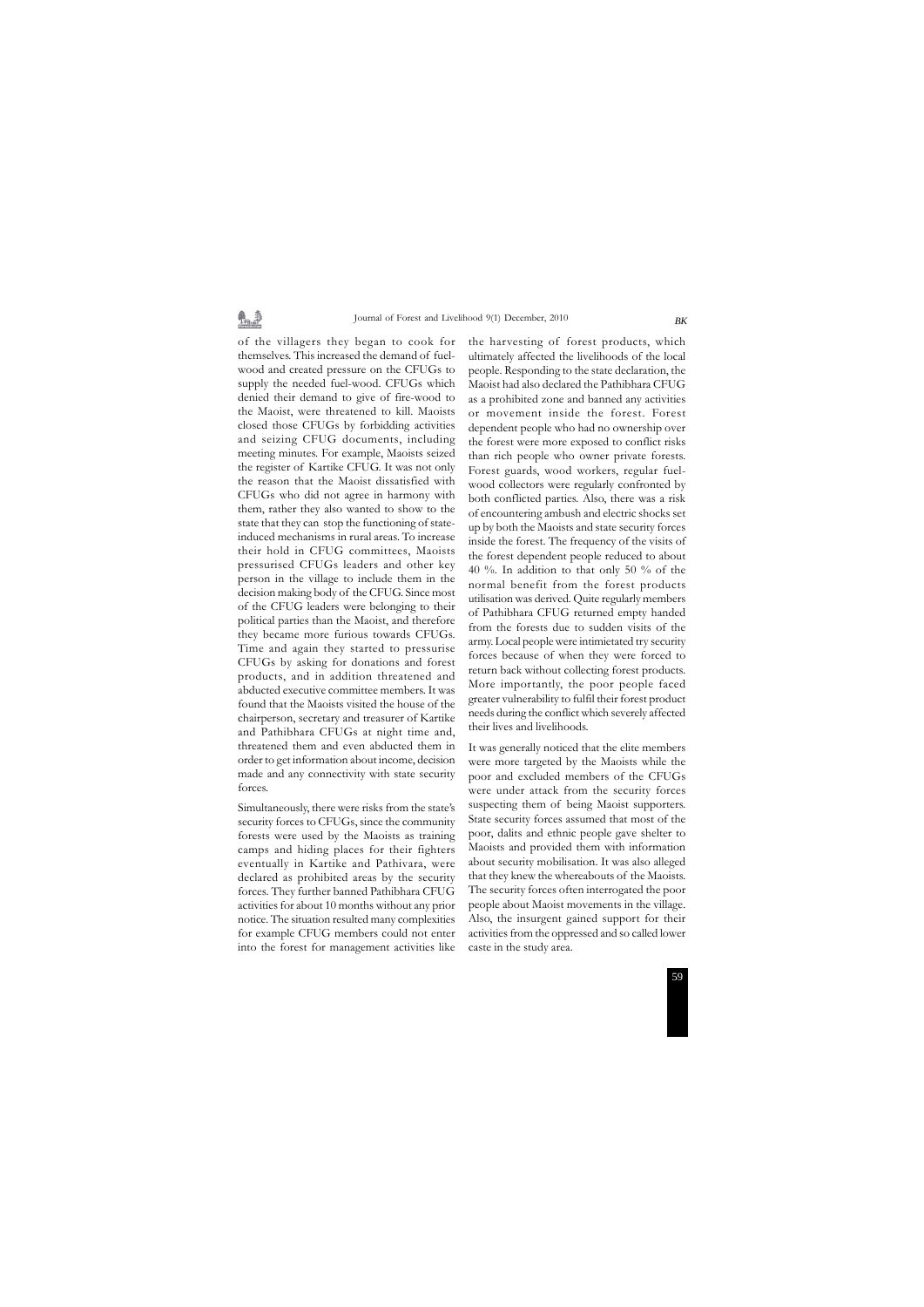#### Journal of Forest and Livelihood 9(1) December, 2010



# **Adaptation Measure Taken to Conflict Risks**

劉逵

CFUGs had adopted mixed strategies to cope with actual or expected conflict risks and their impacts. They implemented both proactive (before impact) and reactive (after impact) adjustments and autonomous (spontaneous) or planned modifications through the support of external organisations including the Federation of Community Forestry Users, Nepal (FECOFUN), and the Livelihood and Forestry Program (LFP).

Local CFUG leaders employed different strategies to deal with Maoists. The agenda of inclusiveness in resource allocation for the benefit of the poor and excluded was an instrument to increase their adaptation to war risks. Also, CFUGs have rigorously made and updated their priorities and agendas, such as inclusiveness or livelihood improvement of the poor and excluded, which was acceptable for the Maoists at the local level. In addition, they made policies and institutions that directly supported the poor and excluded members of the groups. Also, they diversified their activities from forestry-focus to people-focus such as programmes for safer motherhoods, revolving funds for the poor or the implementation of small infrastructure activities in remote areas. The pro-poor-friendly activities of the CFUGs increased their negotiation power with the Maoists.

The CFUGs stopped practices that were risky and harmful to them due to the conflict situation and others that did not meet the need of the poor and excluded. They amended the provision of taking high interest rates on loans given by the CFUG, levied collections from the CFUG members and voluntary unpaid labour by the poor members. The Chengchengadi CFUG used to collect monthly NR 5 from its 114 household members but later lifted its policy

of a membership fee to please the Maoists. They also stopped the practice of rotational forest protection systems as there was great risk in entering the forest during the conflict time.

The CFUGs advocated that the community forestry programme was the common property resource management practice where no room for exclusion in membership and benefit distribution exists. Also, CFUG members negotiated with the Maoist highlighting that community forestry promotes a communal concept in managing land and forest resources that directly contributes to the livelihoods of the local people, particularly to the poor, dalits and ethnic people.

Additionally, the CFUGs used poor and ethnic people as messengers and to convince Maoists in creating a common understanding between them about their activities. It was common practice that most of the Maoist cadres took shelter at the houses of poor and excluded members with an aim to convince them to join their war against the state. On the other hand, the CFUG leaders communicated and trained the poor and disadvantaged people about the community forestry programme and how it can contribute to the livelihoods of the local people.

The roles of service providers and FECOFUN were seen positive in the changing political context at that time. The bring focus of all such organisations was to put the poor and disadvantaged people in the driving seat of any intervention initiated by them. District Forest Offices, local NGOs and FECOFUN focused their activities (fund mobilisation, small infrastructure development, cash crop plantation, micro-enterprise development, etc.) towards the poor. Responding to the initiative of allocating a portion of a degraded part of the community forest land to the poor by Kartike CFUG, Maoist allowed the entry of CFUG members inside the community forest which was banned previously.

*BK*